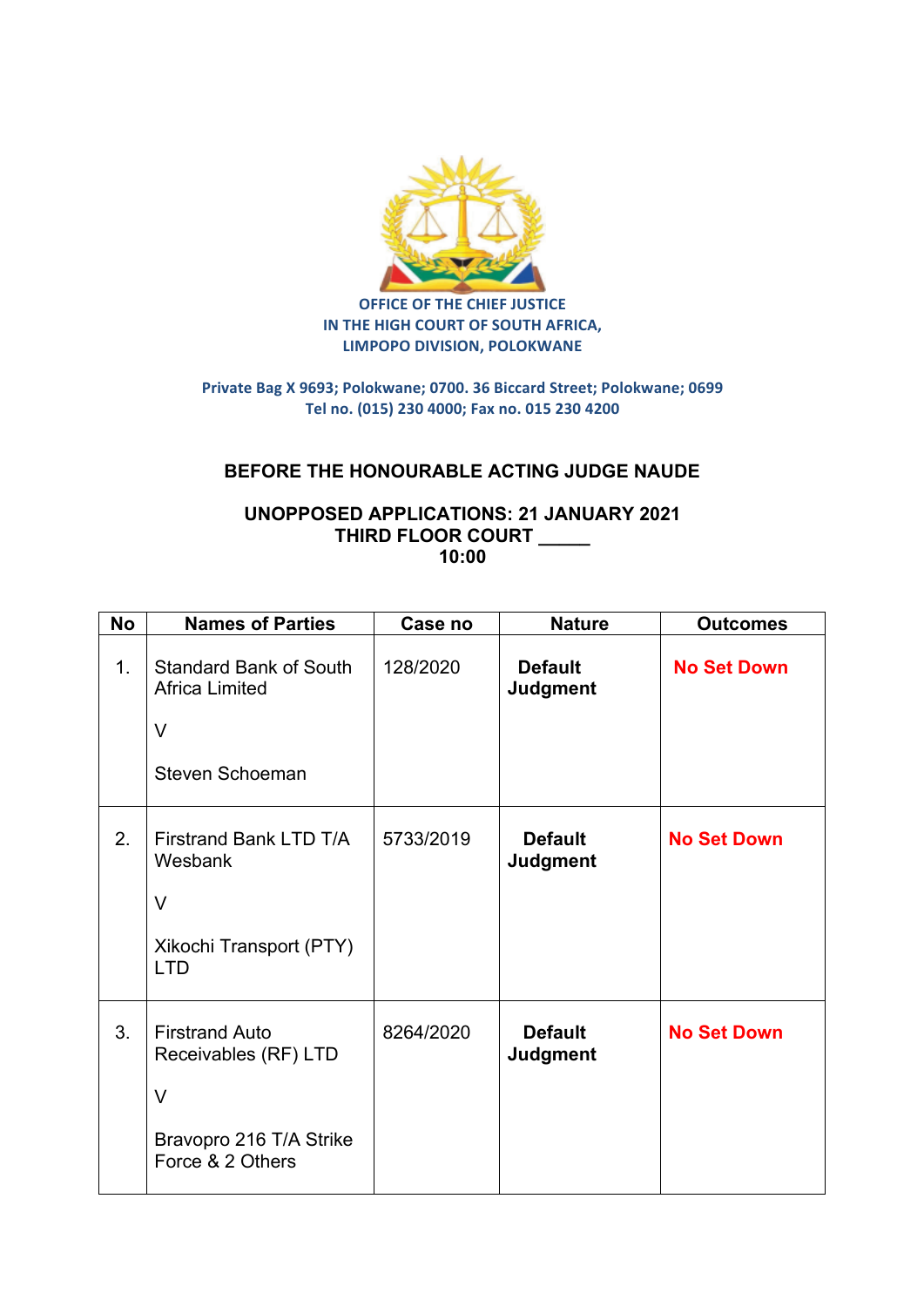| 4. | Kaap Agri Bedryf Beperk<br>V<br>Pieter Ernst Van Der<br>Merwe (SNR) & 2 Others                             | 3691/2019 | <b>Default</b><br>Judgment        | <b>No Set Down</b> |
|----|------------------------------------------------------------------------------------------------------------|-----------|-----------------------------------|--------------------|
| 5. | <b>Firstrand Bank Limited</b><br>T/A Wesbank<br>V<br><b>Rimash Accountants &amp;</b><br>Auditors & 1 Other | 3019/2019 | <b>Default</b><br><b>Judgment</b> | <b>No Set Down</b> |
| 6. | <b>BMW Financial Services</b><br>South Africa (PTY) LTD<br>V<br>Percy Mafemani<br>Maswanganyi              | 7538/2019 | <b>Default</b><br><b>Judgment</b> | <b>No Set Down</b> |
| 7. | Fast Issuer SPV (RF)<br>Limited<br>V<br><b>Phineas Geophrey</b><br>Mashamba                                | 7034/2019 | <b>Default</b><br><b>Judgment</b> | <b>No Set Down</b> |
| 8. | <b>Firstrand Bank Limited</b><br>V<br>Mohamed Arif Ismail & 1<br>Other                                     | 5825/2019 | <b>Summary</b><br><b>Judgment</b> | <b>No Set Down</b> |
| 9. | Changing Tides 17 (PTY)<br><b>LTD</b><br>V<br>Gary Mitchell & 1 Other                                      | 6724/2018 | <b>Summary</b><br><b>Judgment</b> | <b>No Set Down</b> |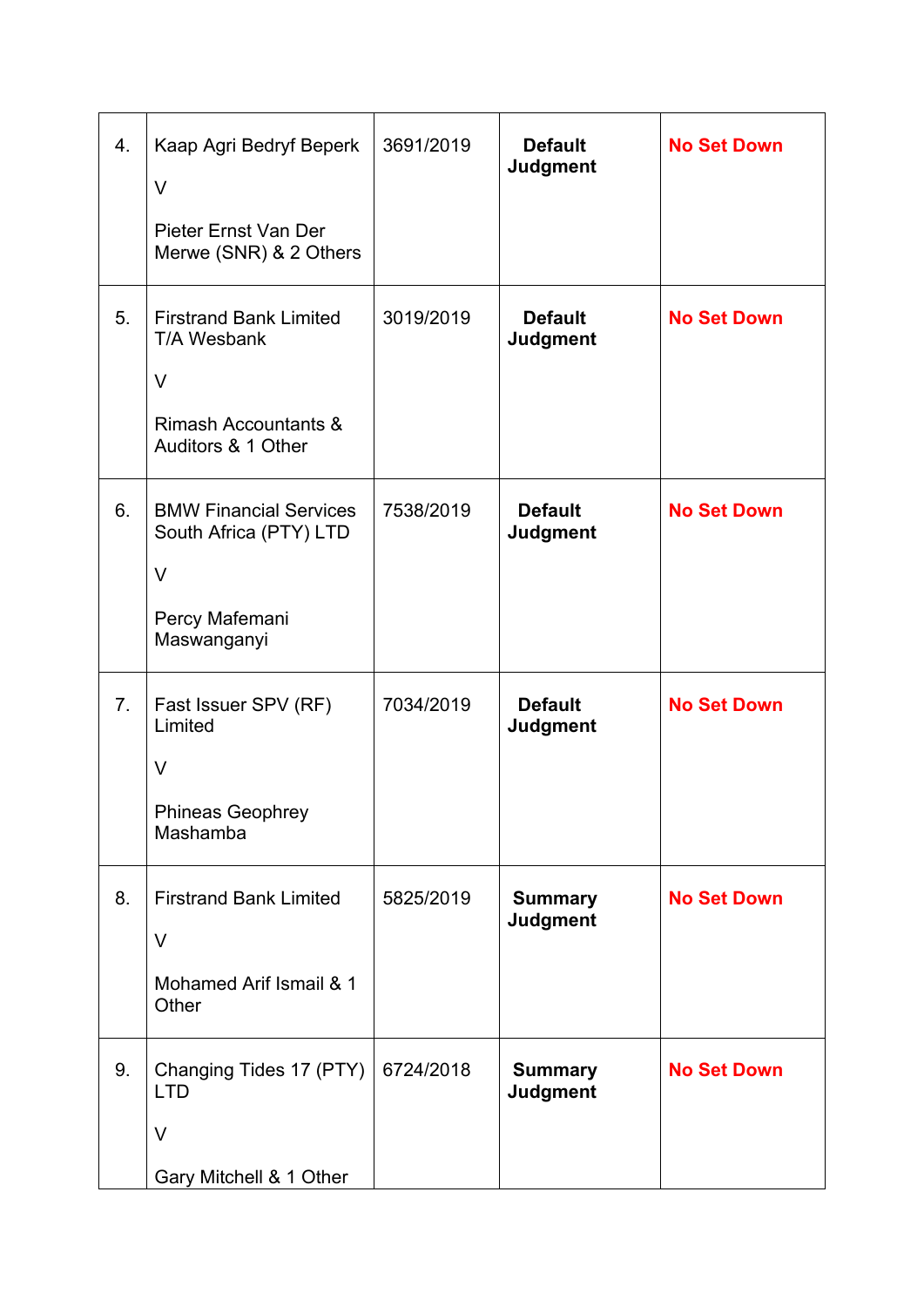| 10. | Jack Ernest Trevena N.O<br>& 1 Other<br>$\vee$<br>Humbulani Sydney<br>Musetha                              | 4456/2020 | <b>Summary</b><br><b>Judgment</b> | <b>No Set Down</b> |
|-----|------------------------------------------------------------------------------------------------------------|-----------|-----------------------------------|--------------------|
| 11. | Kgatle Mohale<br>$\vee$<br>Minister of Police & 1<br>Other                                                 | 6115/2020 | <b>Condonation</b>                |                    |
| 12. | Tlou Integrated Tech CC<br>$\vee$<br>The Thabazimbi<br>Municipality                                        | 2823/2016 | <b>Condonation</b>                |                    |
| 13. | Marti Susan Meyer<br>$\vee$<br>Albertus Wynand Louw &<br>3 Others                                          | 5792/2020 | Interdict<br>(Rule Nisi)          |                    |
| 14. | Jabulani Petrus<br>Mashamaite<br>$\vee$<br>The Public Prosecutor<br>Republic of South Africa<br>& 2 Others | 6121/2020 | Interdict<br>(Rule Nisi)          |                    |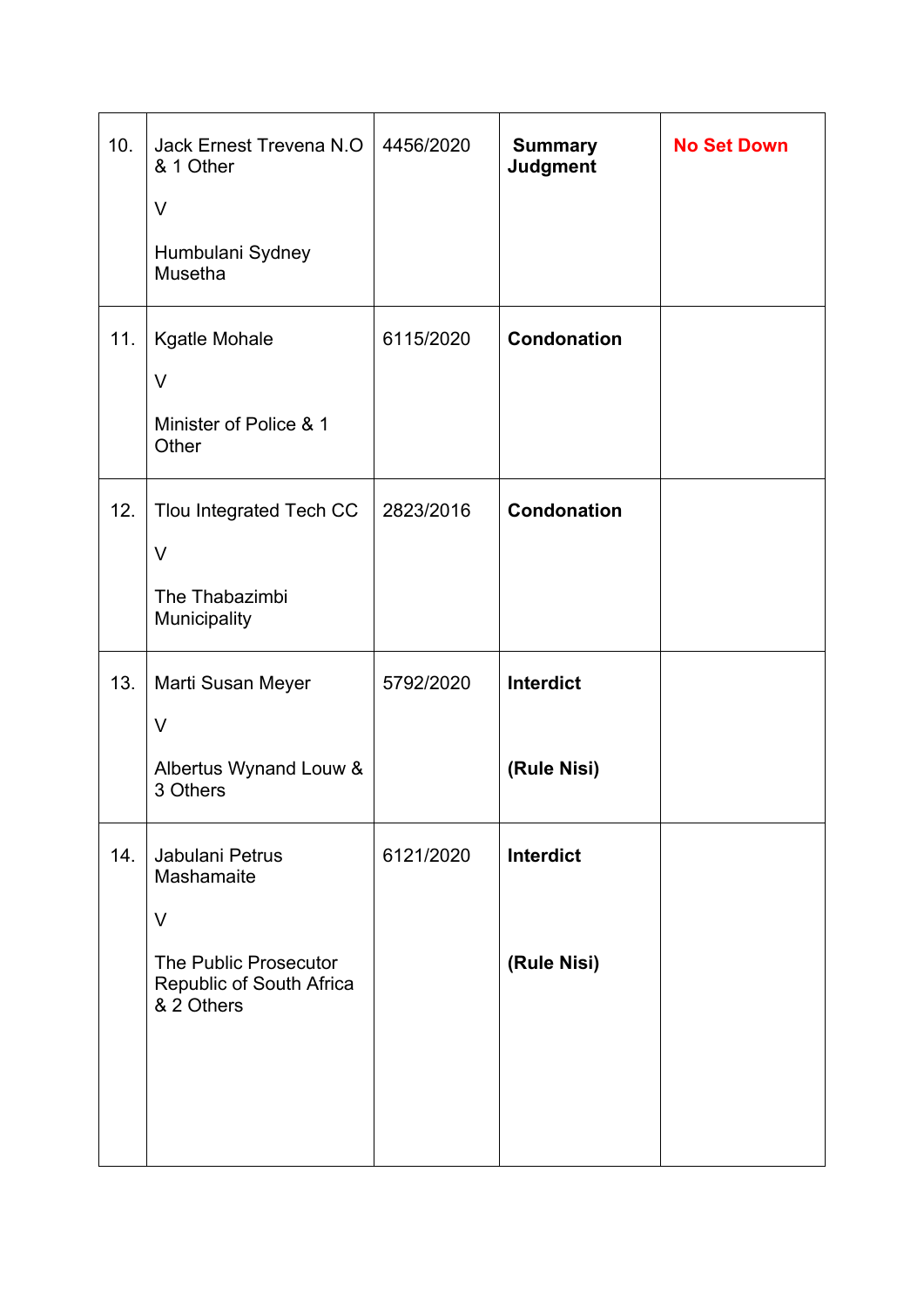| 15. | The Capricorn TVET<br>College                   | 6152/2020 | <b>Interdict</b>     | <b>No Set Down</b> |
|-----|-------------------------------------------------|-----------|----------------------|--------------------|
|     | $\vee$                                          |           |                      |                    |
|     | P T Mfutane & 5 Others                          |           |                      |                    |
| 16. | Tonway Tyres (PTY) LTD                          | 3642/2020 | <b>Winding Up</b>    |                    |
|     | V                                               |           |                      |                    |
|     | <b>INK Guni CC</b>                              |           | (Rule Nisi)          |                    |
| 17. | Voltex (PTY) LTD T/A<br><b>Voltex Polokwane</b> | 6034/2020 | <b>Sequestration</b> |                    |
|     | $\vee$                                          |           |                      |                    |
|     | Tiyani Slings Mabunda &<br>1 Other              |           | (Rule Nisi)          |                    |
| 18. | Mamochabo Salome<br>Mothou & 1 Other<br>$\vee$  | 6081/2020 | Guardianship         |                    |
|     | <b>Minister of Home Affairs</b><br>& 2 Others   |           |                      |                    |
| 19. | Kgaogelo Simon Malele<br>V                      | 6080/2020 | <b>Custody</b>       |                    |
|     | Rosina Mamabolo & 1<br>Other                    |           | (Rule Nisi)          |                    |
| 20. | <b>KTS General Trader CC</b><br>$\vee$          | 6216/2020 | <b>Compel</b>        |                    |
|     | Road Agency Limpopo<br>(SOC) TLD                |           |                      |                    |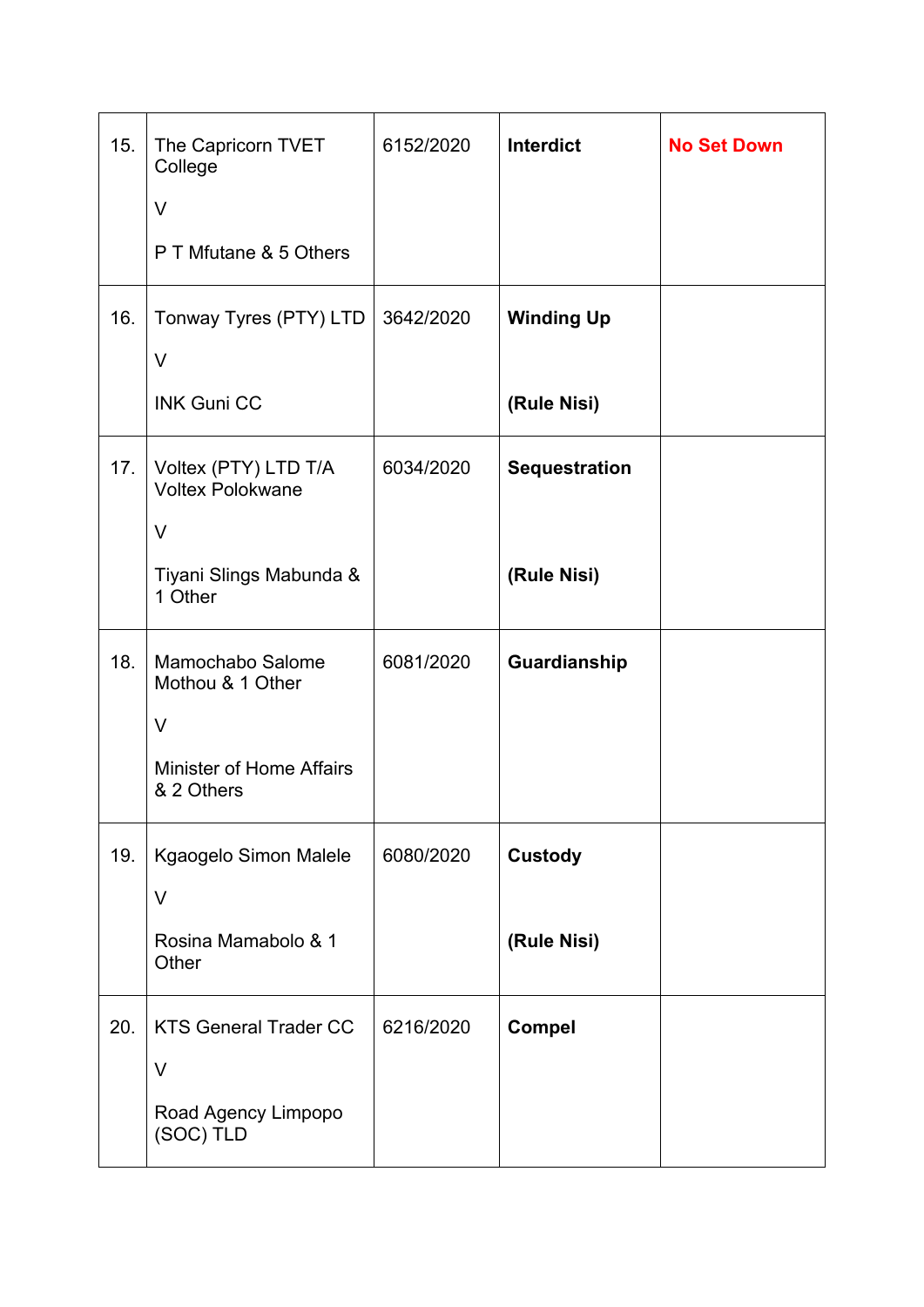| 21. | Petrus Jacobus<br><b>Johannes Cilliers</b><br>V<br><b>Conrad Alexander</b><br>Starbuck N.O & 1 Other | 3258/2020 | <b>Transfer of the</b><br><b>Matter</b> | <b>No Set Down</b>    |
|-----|------------------------------------------------------------------------------------------------------|-----------|-----------------------------------------|-----------------------|
| 22. | Kgoshi Reuben Kwekwe<br>Mashegoana & 1 Other<br>$\vee$<br>Kgapo Esther Letageng<br>& 3 Others        | 5466/2020 | <b>Exhumation</b>                       |                       |
| 23. | Thomas Bogang Lekgau<br>V<br>Minister of Police & 1<br>Other                                         | 8746/2019 |                                         | <b>No Application</b> |
| 24. | Japhet Amos Shingane<br>$\vee$<br>Minister of Police & 1<br>Other                                    | 8745/2019 |                                         | <b>No Application</b> |
| 25. | Norman Chuene<br>V<br><b>Road Accident Fund</b>                                                      | 6680/2017 |                                         | <b>No Application</b> |
| 26. | Nakedi Magdeline obo<br><b>Bokamoso</b><br>$\vee$<br>MEC for Health (Limpopo<br>Province)            | 1381/2018 |                                         | <b>No Application</b> |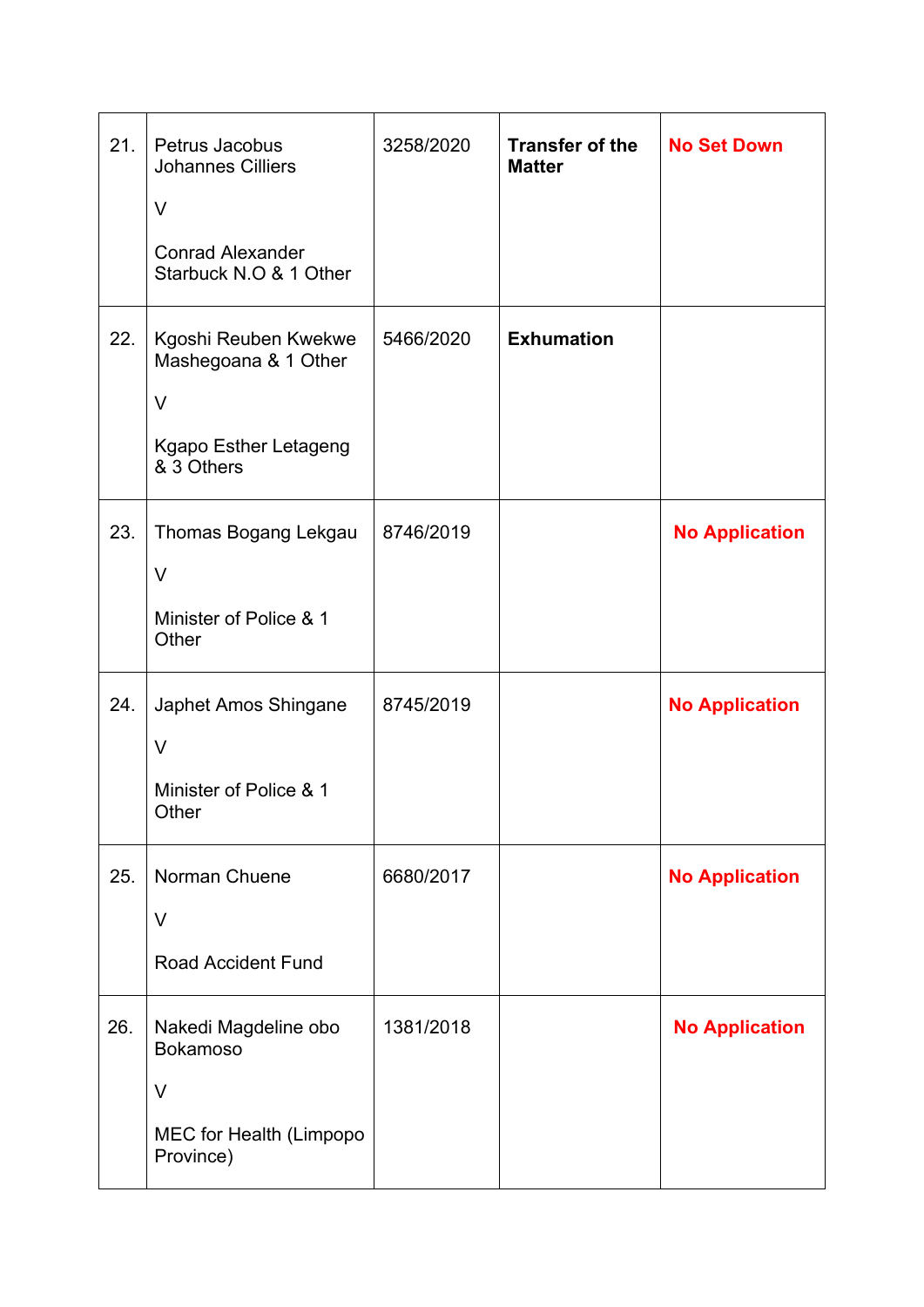| 27. | Maletjiele Tumidi<br>Mphahlele<br>V<br>Polokwane Local<br>Municipality                                 | 2507/2020 | <b>No Application</b> |
|-----|--------------------------------------------------------------------------------------------------------|-----------|-----------------------|
| 28. | <b>Malepe Monareshirley</b><br>obo Malepe Raphael<br>Potego<br>V<br>MEC for Health Limpopo<br>Province | 691/2020  | <b>No Set Down</b>    |
| 29. | Thaba Vonani Judith<br>(Born Ngobeni)<br>$\vee$<br>Thaba Mafemane James                                | 2771/2020 | <b>No Set Down</b>    |
| 30. | <b>Nedbank Limited</b><br>$\vee$<br>Kniep Hendrina Francina                                            | 932/2020  | <b>File Empty</b>     |
| 31. | Makadi William Selala<br>V<br>Masete Rodney Selwane                                                    | 5567/2020 | <b>File Empty</b>     |
| 32. | <b>Firstrand Bank Limited</b><br>V<br><b>Burchell Wildlife Safaris</b><br>CC                           | 6069/2020 | <b>File Empty</b>     |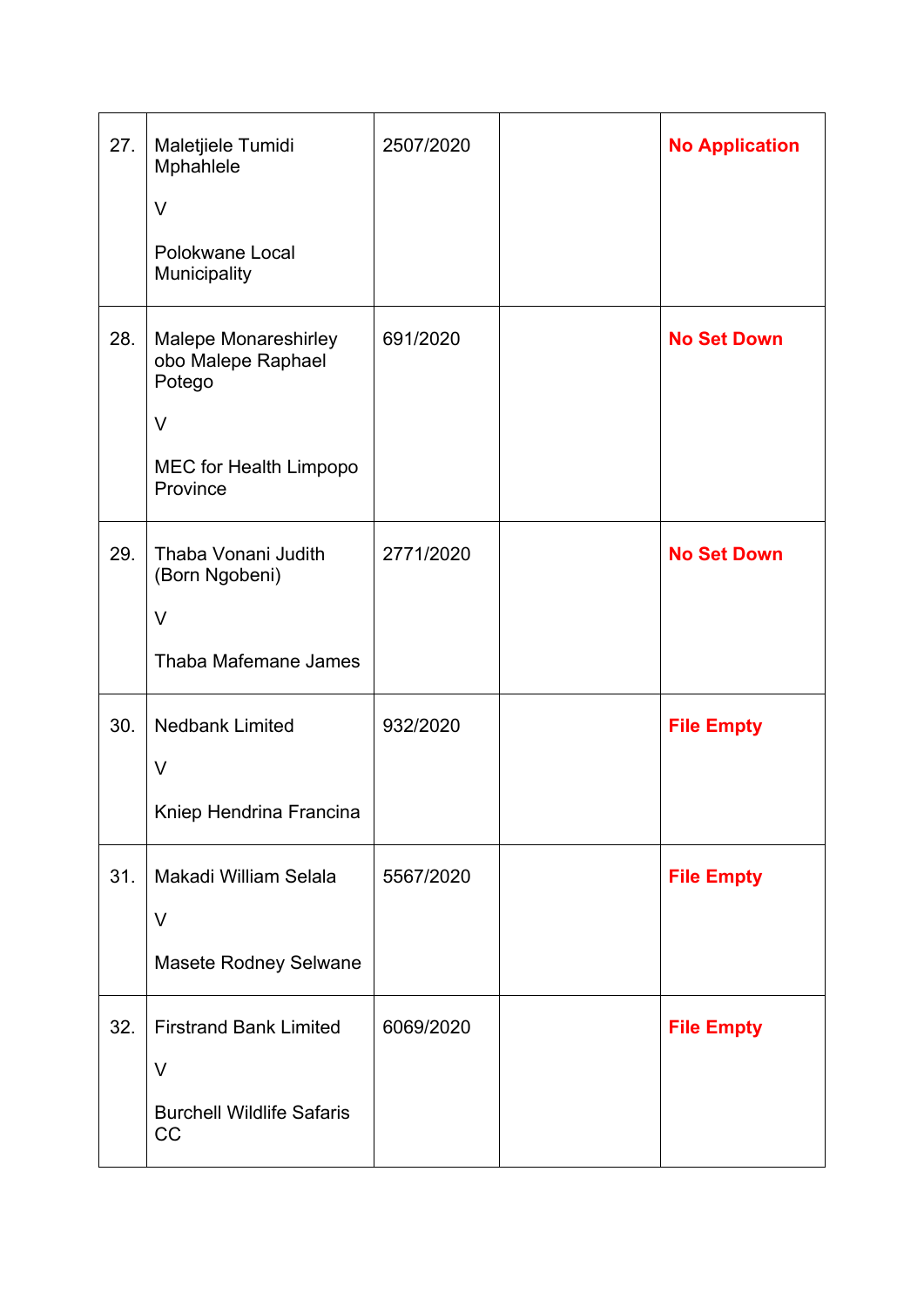| 33. | Gezani Elias Sambo<br>$\vee$<br>The Premier of the<br>Limpopo Province & 1 | 6082/2020 | <b>File Empty</b> |
|-----|----------------------------------------------------------------------------|-----------|-------------------|
|     | Other                                                                      |           |                   |
| 34. | Ignatius Sekgobela<br>$\vee$                                               | 6100/2020 | <b>File Empty</b> |
|     | Molekwa Maseko & 1<br>Other                                                |           |                   |
| 35. | Kagisho Mapule Modiba<br>N.O & 2 Others<br>V                               | 6116/2020 | <b>File Empty</b> |
|     | Master of the High Court,<br>Limpopo Division<br>Polokwane & 2 Others      |           |                   |
| 36. | Thulani Mvundlela<br>V                                                     | 6931/2020 | <b>File Empty</b> |
|     | <b>Philemon Trevor</b><br>Myundlela & 2 Others                             |           |                   |
| 37. | <b>Standard Bank of South</b><br><b>Africa Limited</b><br>V                | 8729/2019 | <b>File Empty</b> |
|     | <b>Bosch Ventores (PTY)</b><br>LTD & 1 Other                               |           |                   |
| 38. | <b>Nedbank Limited</b><br>V<br>Ben burger Van Zyl                          | 8354/2019 | <b>File Empty</b> |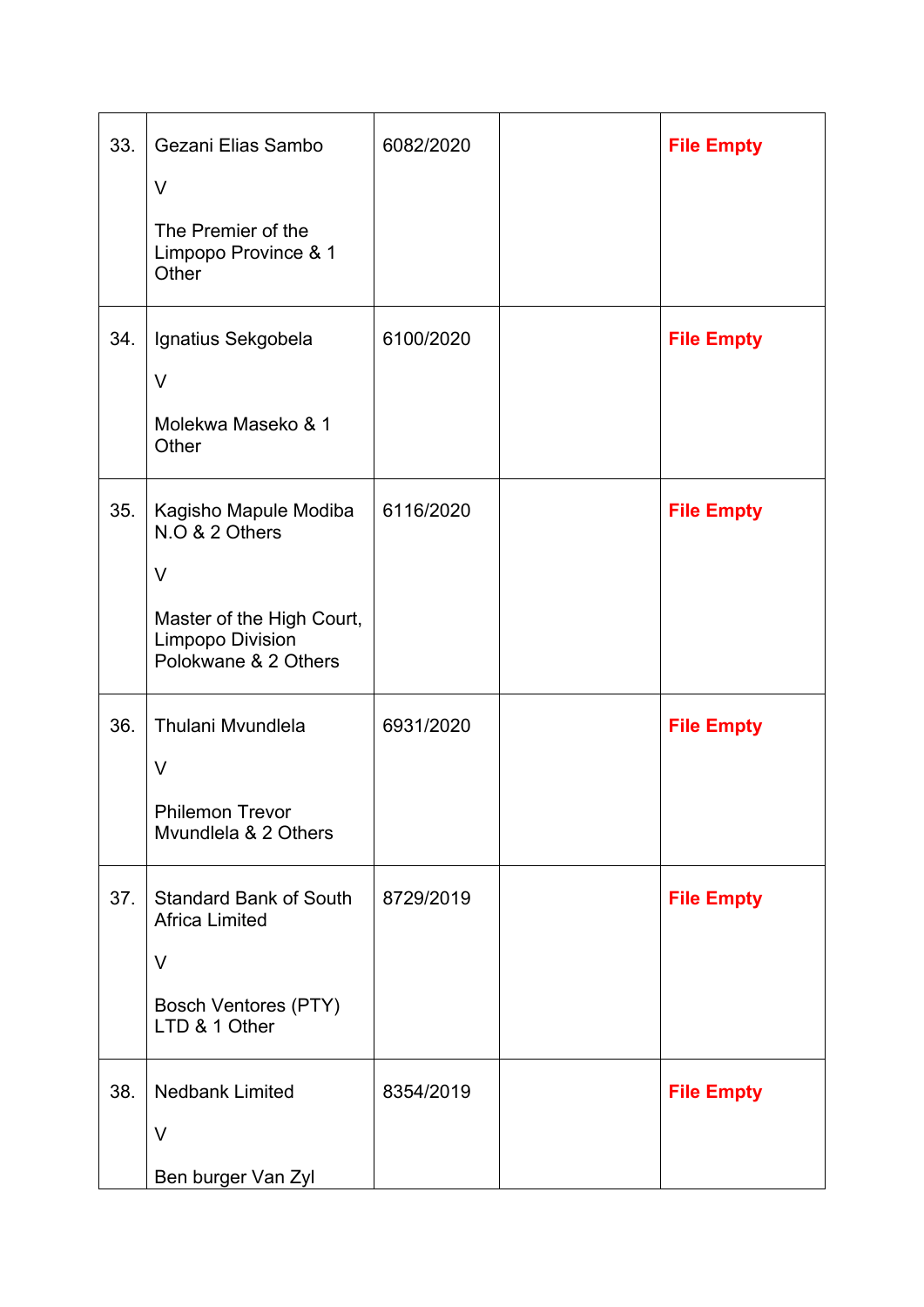| 39. | <b>Firstrand Bank Limited</b><br>V<br><b>BSJ Civil Consultants CC</b><br>& 2 Others                    | 2171/2020 | <b>File Empty</b> |
|-----|--------------------------------------------------------------------------------------------------------|-----------|-------------------|
| 40. | The Standard Bank of<br>South Africa LTD<br>V<br>Kwena-Mokone Trading<br>CC & 1 Other                  | 2514/2020 | <b>File Empty</b> |
| 41. | <b>SB Guarantee Company</b><br>(RF)<br>V<br><b>Carl Frederick Johannes</b><br>Viljoen                  | 1453/2020 | <b>File Empty</b> |
| 42. | <b>Nedbank Limited</b><br>$\vee$<br>Themba Philani Ntanzi<br>NO & 1 Other                              | 699/2020  | <b>File Empty</b> |
| 43. | Makhura Tiny Mosebjadi<br>$\vee$<br><b>The Government</b><br><b>Employee Pension Fund</b><br>& 1 Other | 6210/2020 | <b>File Empty</b> |
| 44. | Mamahlola Communal<br>Property Asset & 3<br><b>Others</b><br>$\vee$                                    | 6212/2020 | <b>File Empty</b> |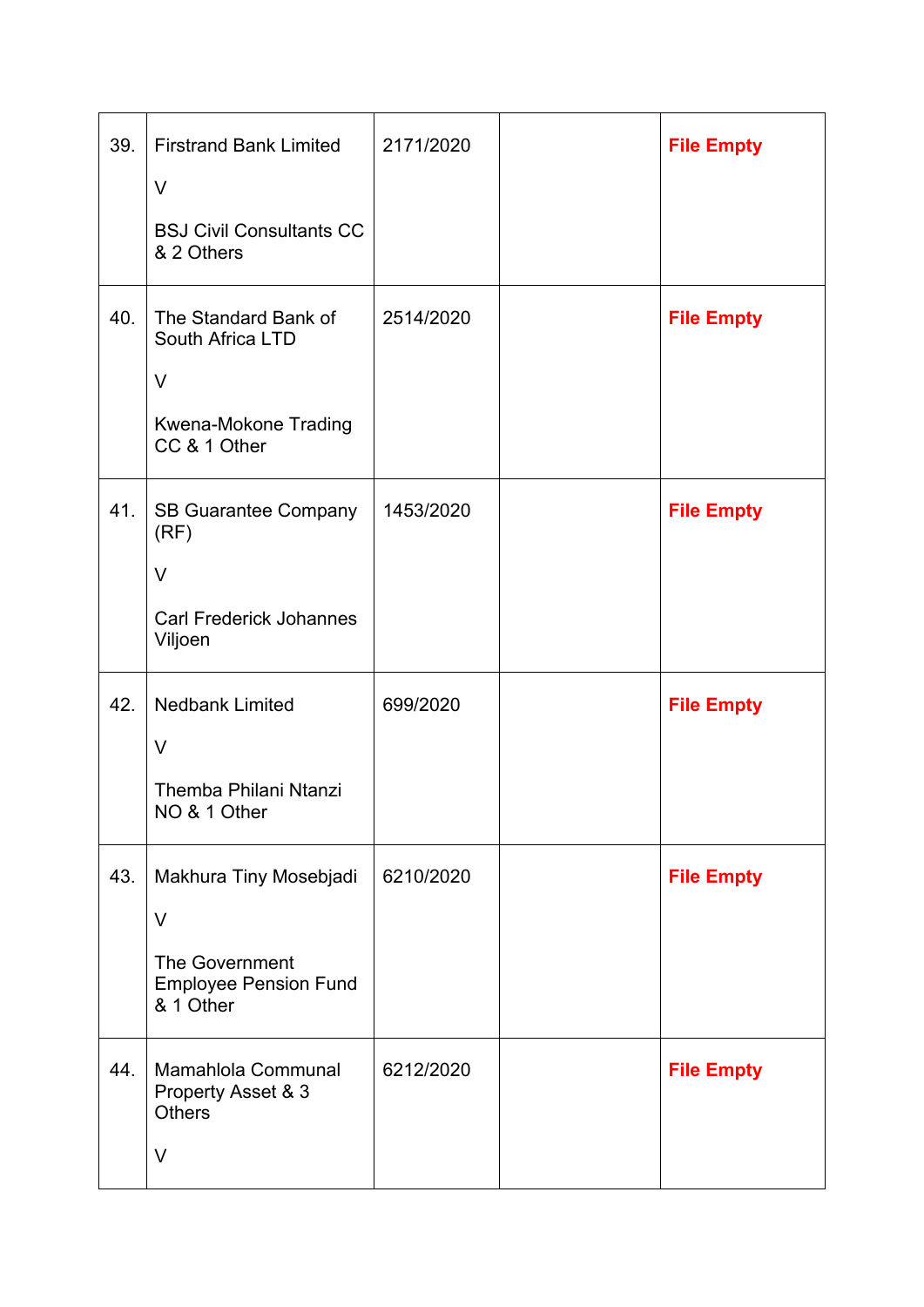|     | France Molewa & 3<br><b>Others</b> |            |                         |
|-----|------------------------------------|------------|-------------------------|
| 45. | Sehoole Nmaletsatse<br>Tleresia    | 4933/2020  | <b>File Empty</b>       |
|     | V                                  |            |                         |
|     | Seshego Hospital                   |            |                         |
| 46. | Nomalanga Dorah<br>Manganyi        | 6123/2020  | <b>File Empty</b>       |
|     | V                                  |            |                         |
|     | MEC for Health Limpopo<br>Province |            |                         |
| 47. | <b>Firstrand Bank Limited</b>      | A6130/2020 | <b>File Empty</b>       |
|     | V                                  |            |                         |
|     | <b>HKD Beleggings CC</b>           |            |                         |
| 48. |                                    | 7336/2020  | <b>File Not Located</b> |
| 49. |                                    | 1854/2020  | <b>File Not Located</b> |
| 50. |                                    | 3102/2020  | <b>File Not Located</b> |
| 51. |                                    | 329/2020   | <b>File Not Located</b> |
| 52. |                                    | 674/2020   | <b>File Not Located</b> |
| 53. |                                    | 2302/2020  | <b>File Not Located</b> |
| 54. |                                    | 7181/2019  | <b>File Not Located</b> |
| 55. |                                    | 2187/2020  | <b>File Not Located</b> |